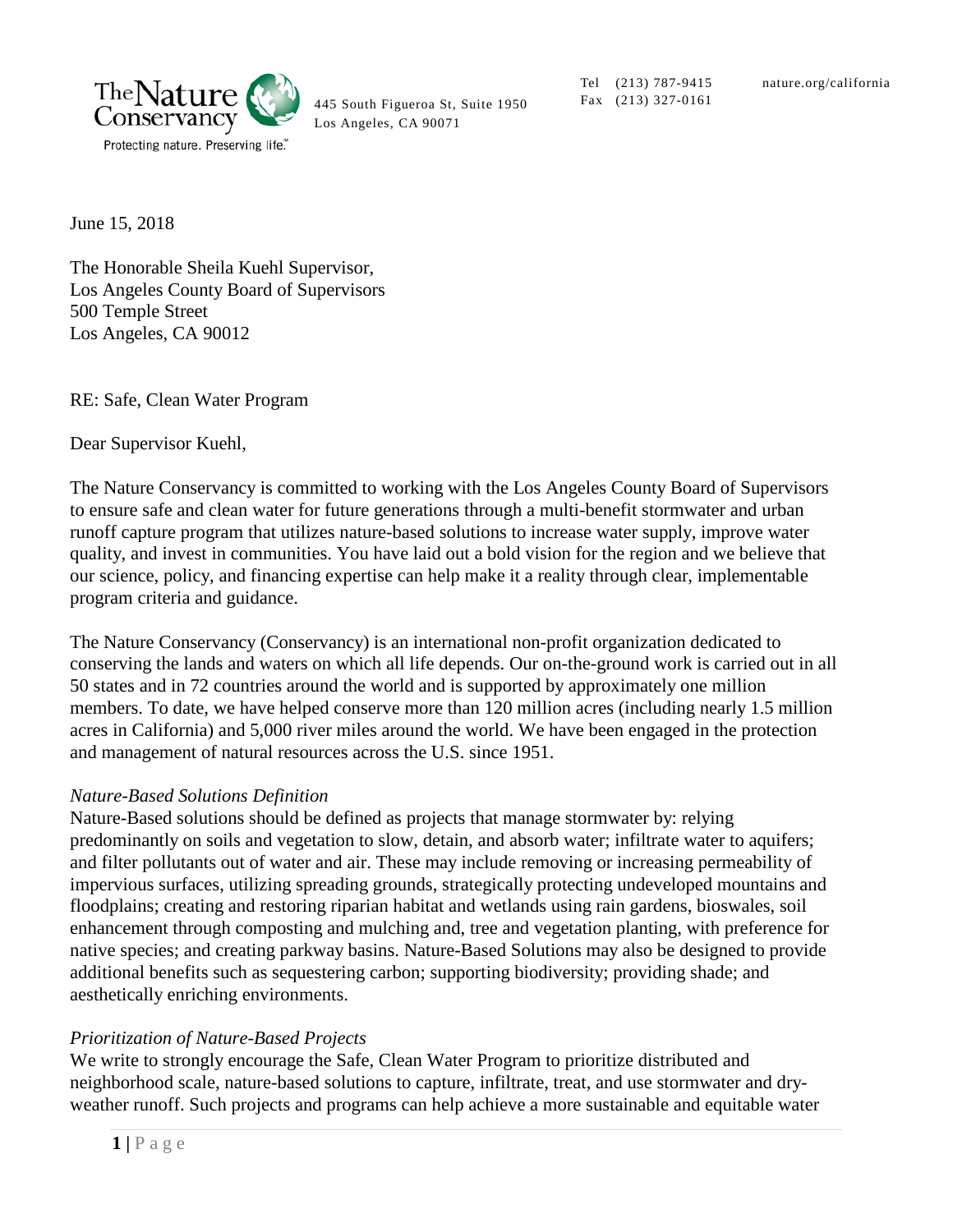future for all communities in Los Angeles County. Funding for nature-based and multi-benefit projects should include different project scales, from retrofitting residential parcels and schools to large regional parks. We also firmly believe it be critically important that these projects be built throughout the region in an equitable way for all residents. In particular, Nature-Based Solutions should be prioritized. The life cycle costs of nature-based solutions are less than the gray infrastructure alternatives, especially if the multiple benefits that these projects provide are taken into account and the problems they solve over the long-term. Nature-Based Solutions can provide social, economic, and environmental benefits for our communities.

### *Nature-Based Solutions Scoring Criteria: Habitat Benefits*

To ensure that projects that utilize Nature-Based Solutions are prioritized, we urge the County to include a points system for the Nature-Based Solutions section of the scoring criteria as the Water Quality, Water Supply, and Leveraging Funds & Readiness for Implementation sections have outlined. The Conservancy's Science, Program, and Policy teams developed the points system below to embed in the scoring criteria. It is based on habitat metrics that the Conservancy submitted to the County in February 2018 (Appendix A). To clarify what constitutes a Nature-Based Project, the Conservancy has highlighted the importance of creating more permeable surfaces, adding native vegetation to the site, ensuring a diversity of native plant species, and implementing a maintenance and monitoring plan.<sup>[1](#page-1-0)</sup>

<span id="page-1-0"></span> $\frac{1}{1}$ 

Nature-Based Solutions: Habitat Benefits\* (15 points max):

1. Size: Percent of project footprint converted to permeable surface Less than  $25\%$  converted = 0 points At least 25% and less than 50% converted  $= 1$  point At least 50% and less than 75% converted  $= 2$  points At least 75% and less than 100% converted  $=$  3 points  $100\%$  converted  $=$  4 points

2. Native vegetation cover: Percentage of project footprint covered by new native vegetation Less than 5% covered by new native vegetation  $= 0$  points At least 5% and less than 15% covered by new native vegetation  $= 1$  point At least 15% and less than 25% covered by new native vegetation =  $\frac{1}{2}$  points At least 25% and less than 35% covered by new native vegetation  $=$  3 points More than  $35\%$  covered by native new vegetation = 4 points

3. Diversity and composition: Number of different/distinct native plant species newly planted Fewer than 10 different native plant species newly planted  $= 0$  points Between 11 and 20 different native plant species newly planted = 1 point Between 21 and 30 different native plant species newly planted  $= 2$  points Between 31 and 40 different native plant species newly planted  $=$  3 points Between 41 and 50 different native plant species newly planted  $=$  4 points

4. Monitoring and Maintenance: Plan in place Plan in place for less than  $3$  years  $= 0$  points Plan in place for  $3-5$  years  $= 2$  points Plan in place for more than  $5$  years  $= 3$  points

\*All projects must have a minimum of 5 points from the Habitat Benefits section.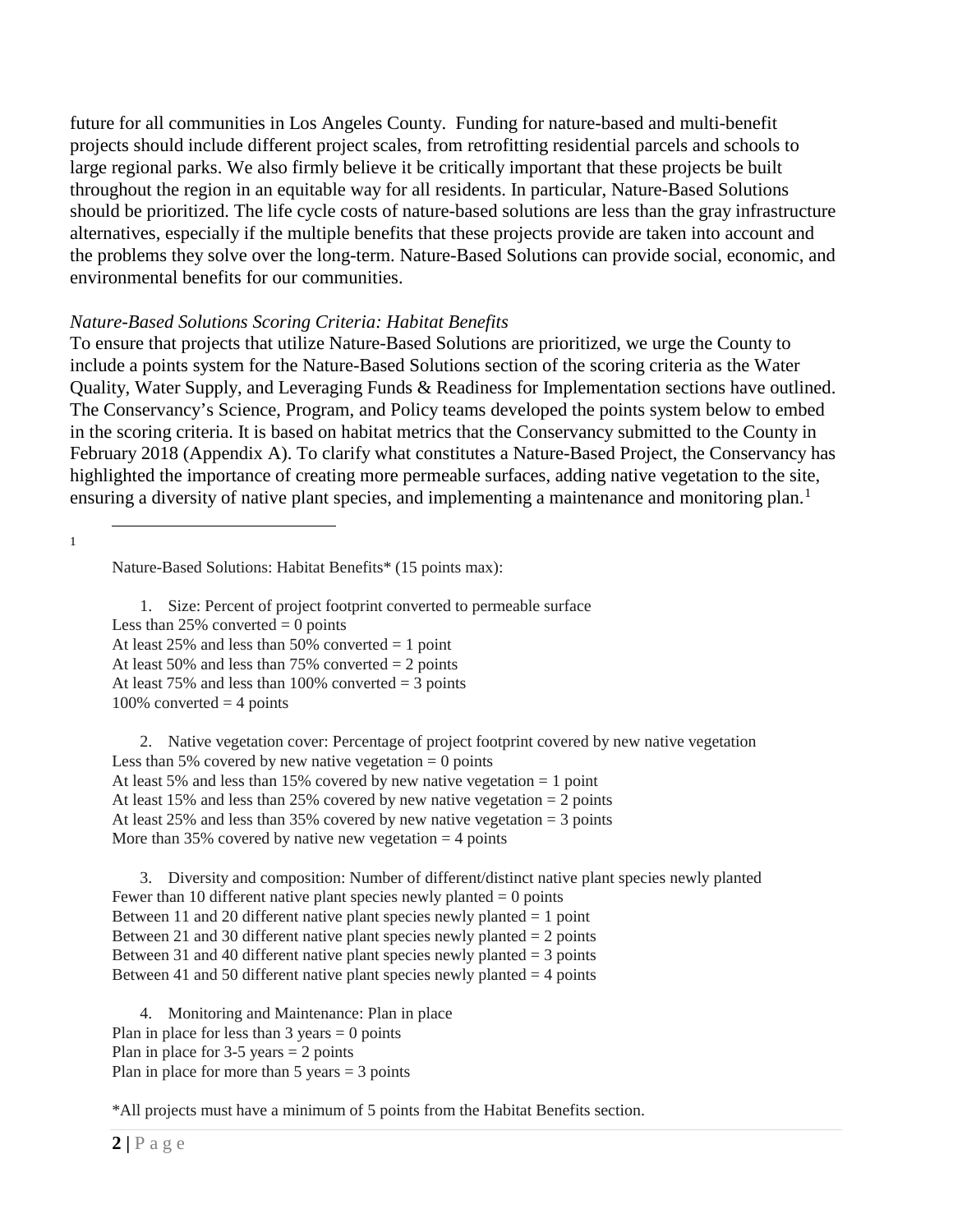#### *Community Investment Benefits Scoring Criteria*

Similarly, we urge the County to include a points system for the Community Investment Benefits section to ensure that the benefits are included in each project and can be measured.

Section C. Community Investments  $-2$  points for achieving at least 1 of the following community benefits, 5 points for achieving at least 4 of the following community benefits, 10 points for achieving 7 of the following community benefits:

> a. Creation and enhancement of parks and wetlands, or restoration of habitat and wetlands;

> b. Improved public access to recreation and open space or providing enhanced or new recreational opportunities;

- c. Greening of schools;
- d. Flood control;
- e. Improved public health;
- f. Reduction of urban heat island effect;
- g. Carbon reduction/sequestration;
- h. Improved air quality;
- i. Green waste reduction/diversion;
- j. Education

We appreciate the County of Los Angeles' strong commitment to achieving a safe and clean water future for all residents. We stand ready to work with you on providing input on the Safe, Clean Water Program and to assist with outreach to communities and leaders throughout Los Angeles County.

Sincerely,

Jiel Sourial

**Jill Sourial** Shona Ganguly Shona Ganguly Urban Conservation Program Director Associate Director The Nature Conservancy and the Nature Conservancy and Advocacy & Campaigns

Shona Xanguly

The Nature Conservancy

 $\overline{a}$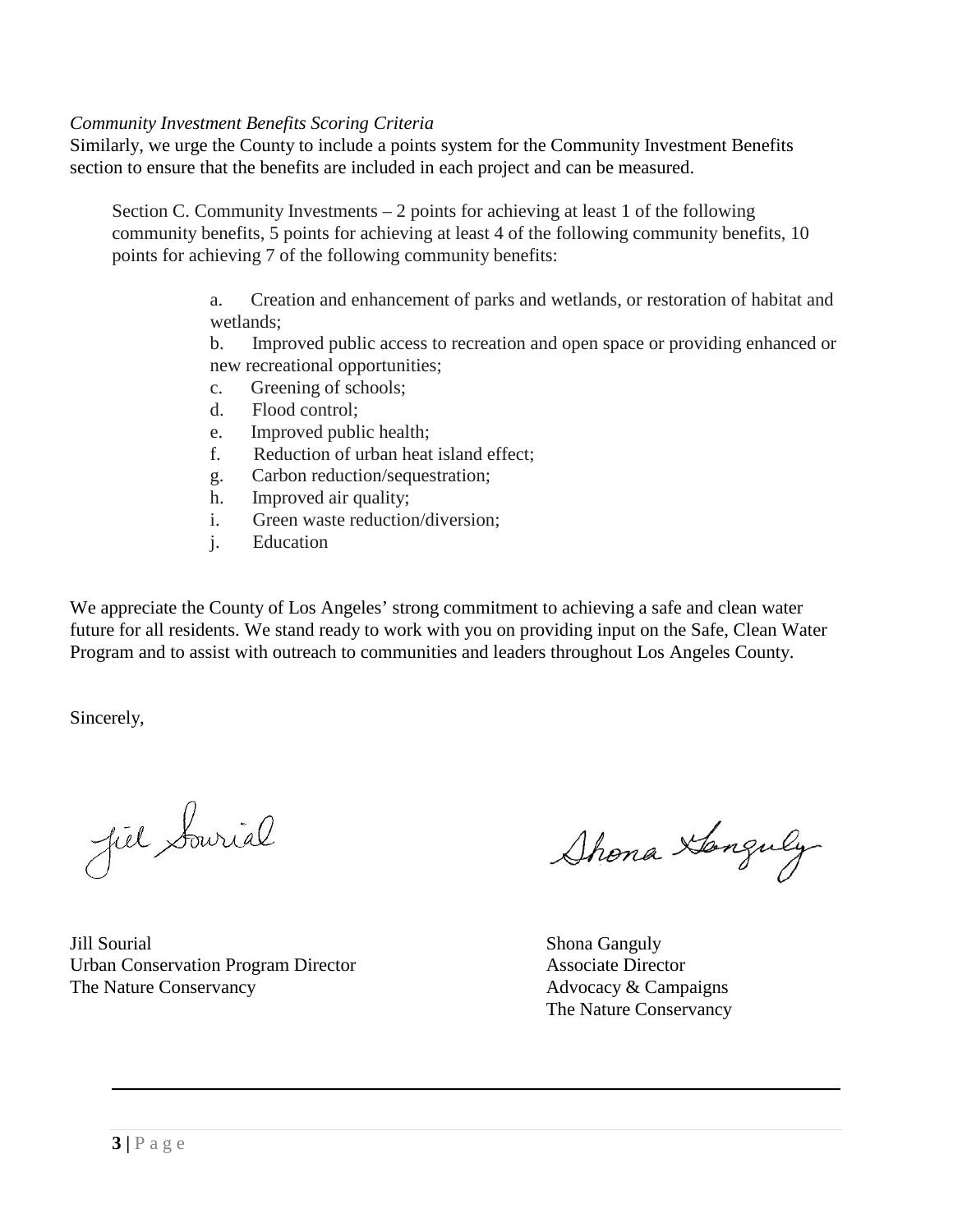CC: Hon. Hilda L. Solis, Supervisor, First District, Los Angeles County Hon. Mark Ridley-Thomas, Supervisor, Second District, Los Angeles County Hon, Janice Hahn, Supervisor, Fourth District, Los Angeles County Hon. Kathryn Barger, Supervisor, Fifth District, Los Angeles County Mark Pestrella, Director of Public Works, Los Angeles County Safe, Clean Water Program Stakeholder Advisory Committee Leslie Friedman Johnson, Conservation and Natural Resources Group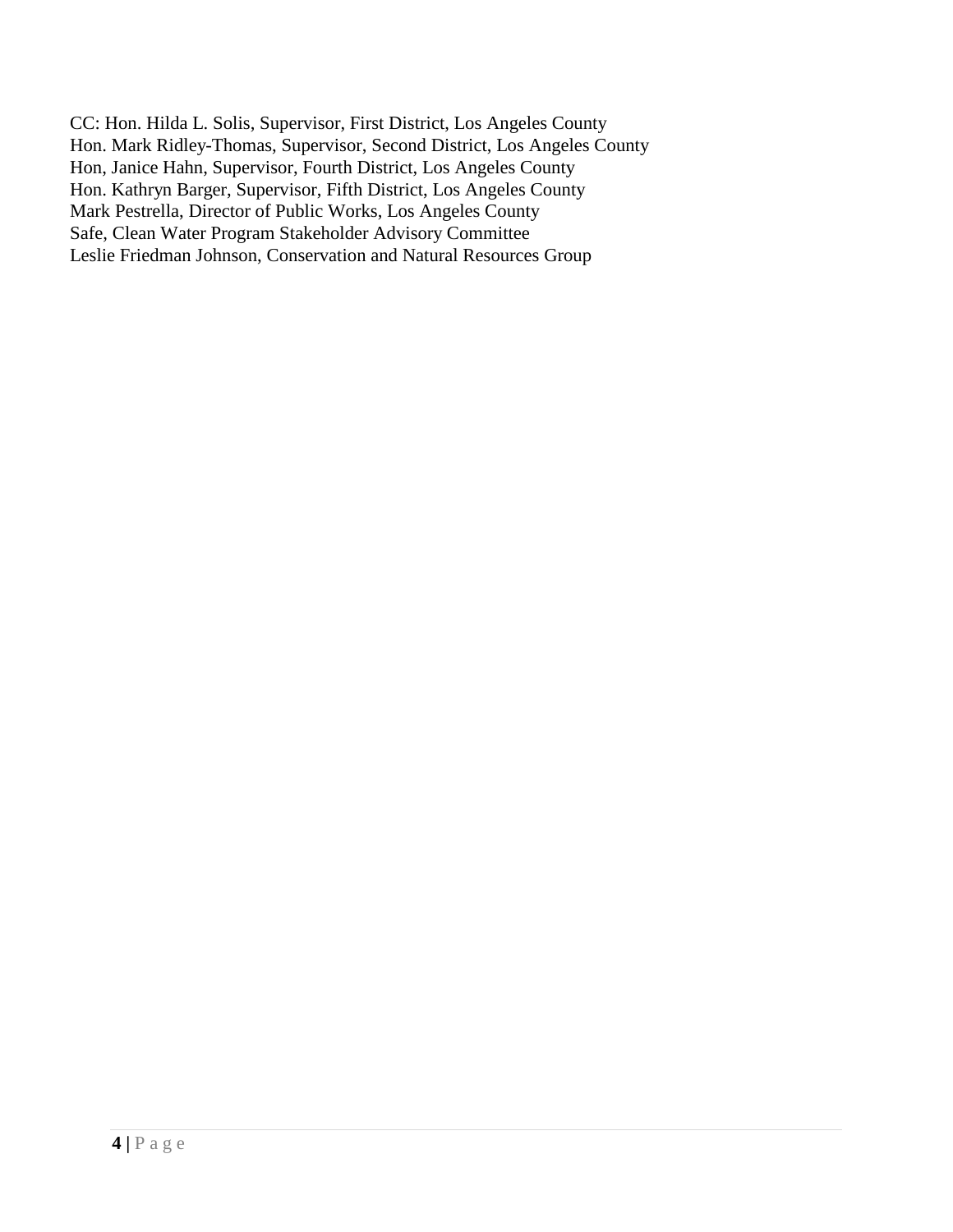Appendix A: Habitat Metrics

Sophie S. Parker [sophie\\_parker@tnc.org](mailto:sophie_parker@tnc.org) John M. Randall [jrandall@tnc.org](mailto:jrandall@tnc.org)

### **Habitat metrics for multi-benefit nature-based stormwater projects**

### **Background**

The State Water Resources Control Board's Stormwater Resource Plan Guidelines (2015) lists and defines appropriate metrics for a variety of benefits that may be derived from stormwater/green infrastructure projects. The document explicitly names "habitat protection", and some of the information in the document could be helpful in developing metrics related to habitat, and to the diverse lifeforms supported by this habitat. The Environmental Benefits named in the Stormwater Resource Plan Guidelines document include:

- 1. Environmental and habitat protection and improvement
- 2. Wetland enhancement and/or creation
- 3. Stream/riparian enhancement and/or instream flow augmentation
- 4. Increased urban green space
- 5. Reduced energy use, greenhouse gas emissions, or provides a carbon sink
- 6. Re-establishment of the natural hydrograph
- 7. Water temperature improvements

Among the Environmental Benefits listed above, the first three are typically the focus of projects that aim to restore/enhance habitat.

The metrics named in the document as being related to these Environmental Benefits include: "Size and/or Rate: acres, cubic feet per second (cfs), and carbon sequestration". The first of these (size, e.g., acres) is the only metric listed in the Guidelines that relates directly to habitat restoration/enhancement. The document is silent about other habitat features which could both be enhanced and serve as metrics.

# **Preliminary Metrics**

Ideally, a habitat metric would be a factor whose increase or decrease is desired and a goal of the project, and that is measurable, and preferably easily measured.

A preliminary list of measurable characteristics of a site where wildlife habitat has been restored/enhanced (hereafter referred to as the "site") is included below. These site characteristics may serve as useful metrics of habitat for multi-benefit stormwater/green infrastructure projects. It is important to note that the measurement of these characteristics is meaningful only in context. In the case of a multi-benefit stormwater/green infrastructure project site where wildlife habitat has been restored and/or enhanced, **characteristics measured after project completion should be compared with baseline values and well-defined goals that have been identified and set during the planning phase, before the project is implemented**.

In addition to measuring the following characteristics both before and after plan implementation, project planners may wish to choose a reference site or sites with which to compare the site where wildlife habitat has been restored/enhanced. Guidance for choosing reference sites can be found in White and Walker (1997).

1. Size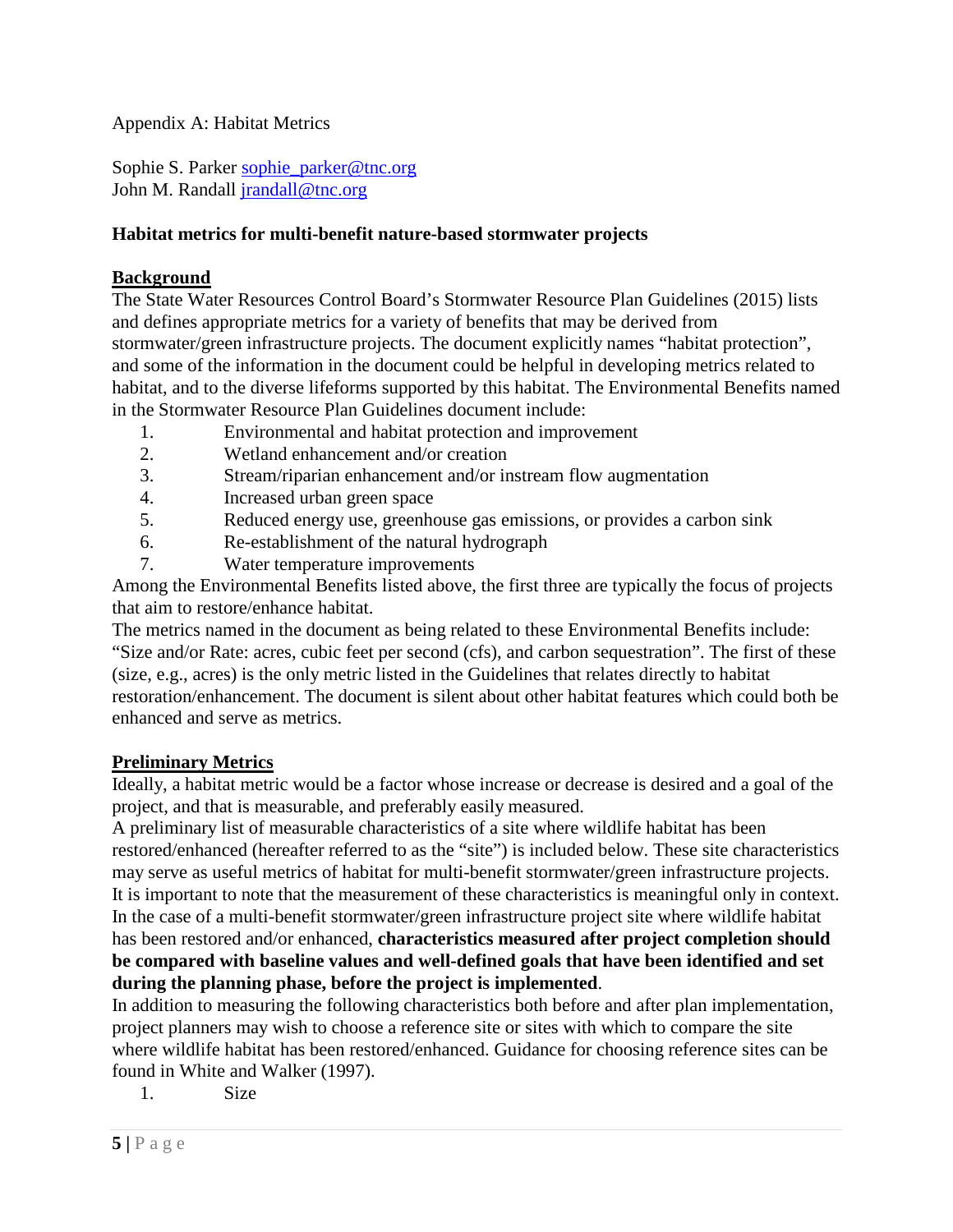a. How large is the site? (e.g., How much area does it cover? How much of this is upland, wetland, water, or other habitat types?)

2. Plant cover

- a. How much ground is covered by plants at the site (e.g., What is the percentage of bare ground? Structures, paths, or other features? How does plant cover vary across the site?)
- b. What are the differences in the abundance of plant cover at the site (e.g., What is the relative area covered by different plant species or of different types of plant species such as trees, shrubs, grasses, and herbs, or of native species versus nonnative species?).
	- If the site includes more than one habitat type, then the site should be broken into sub-areas by habitat type, and assessment of this metric should take place separately within each sub-area.
- c. How many layers of vegetative canopy exist at the site? (i.e. trees, shrubs, herbaceous growth)
- 3. Composition (alpha diversity)
	- a. What species are present at the site? (e.g., What is the species richness?)
		- Measuring species richness for very small organisms (e.g., microbes) is difficult; these organisms are therefore typically excluded from simple species counts.
	- b. What is the taxonomic/phylogenetic diversity at the site? (e.g., What are the abundances of different suites of species at the site—plants, fungi, invertebrates, vertebrates, etc.)
		- Organisms may also be enumerated according to functional group as opposed to taxonomic group.
	- c. What is the species evenness of the site? (e.g., How equal are the abundances of each of the species at the site?)
	- d. How well are native, rare, or special status species represented at the site? What is the presence or abundance of certain species? (e.g., Many restoration projects seek to provide habitat for certain threatened and endangered species or other species of special concern (e.g. southwestern willow flycatcher, California gnatcatcher, arroyo toad or Nevin's barberry)
- 4. Demographics
	- a. What is the abundance/density of each organism at the site?
	- b. What is the growth rate (for plants) or reproductive rate (for plants and animals) for organisms at the site? Are certain species reproducing? For example, are oak seedlings and saplings present, and if so how abundant are they?
	- c. What are survival rates for organisms at the site?

# **Additional Metrics**

Other characteristics of a site that could be measured, but would be more difficult to quantify, include the following:

- 1. Biological Interactions
	- a. For each of the following types of relationships between species, these questions can be asked: How many examples of this type of relationship exist at the site?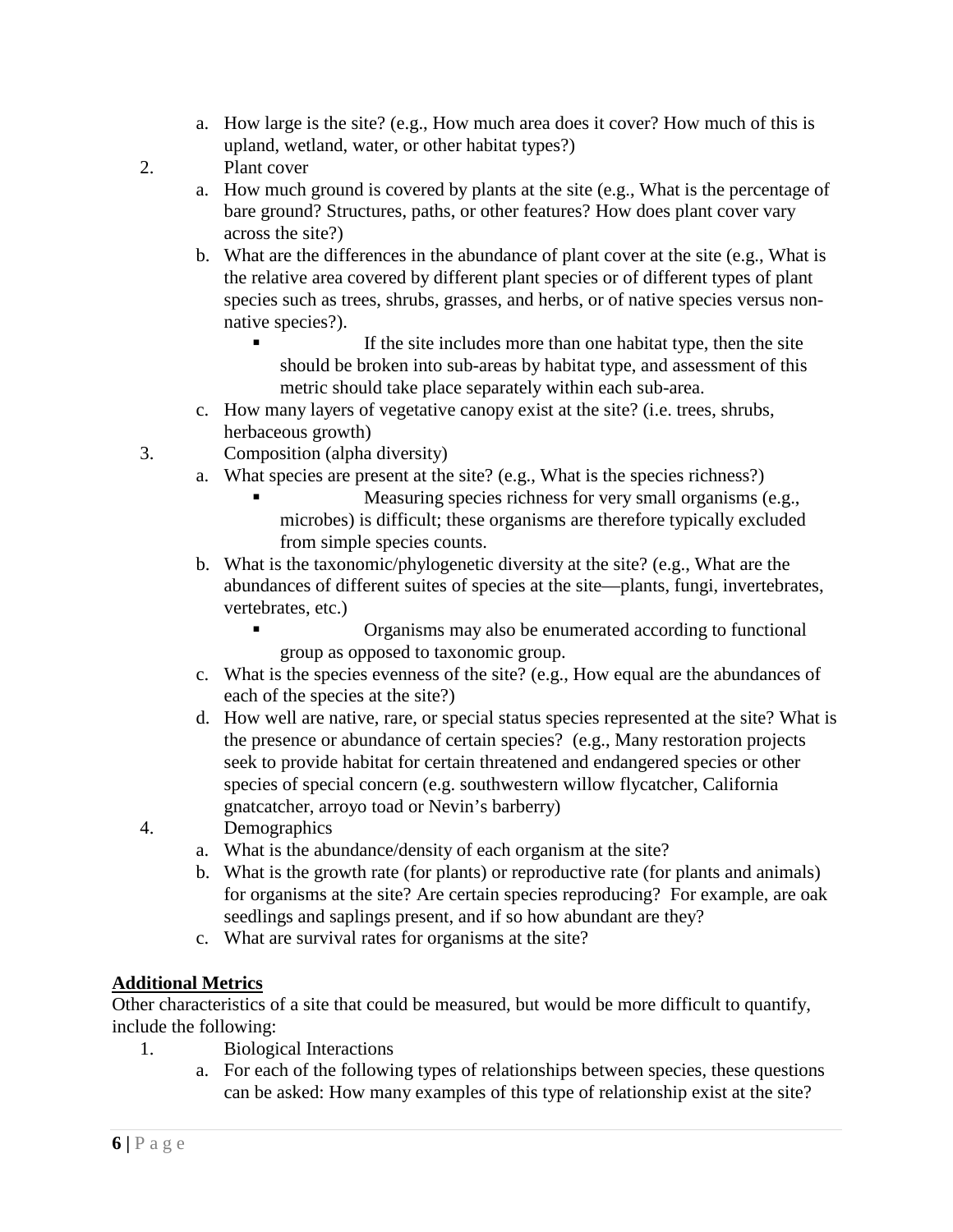What is the prevalence of this relationship among organisms? Are the organisms involved in the relationship native or non-native?)

- Disease
- **Parasitism**
- Commensalism
- **Mutualism** 
	- Pollination
- Seed dispersal
- **Competition**
- **Cooperation**
- Predation
- 2. Ecosystem Processes
	- a. Primary Production (e.g., How much carbon is fixed from  $CO<sub>2</sub>$  into plants at the site? Is the rate of primary production increasing over time, and if so, how quickly?)
	- b. Energy Flow (e.g., How much carbon is contained at the site, and what are the dynamics of carbon cycling between the various organisms: plants, animals, and abiotic pools such as soil?)
		- Energy flow can also be tracked by studying the sequence of consumption (from plant to herbivore, to carnivore, to detritivore), and enumerating how many tropic levels are present in food webs at the site.
		- The number of species present in each tropic level is an indicator of the ecological complexity of the site.
	- c. Decomposition (e.g., How quickly are organic materials broken down at a site? Or conversely, what is the rate of litter buildup on the site?)
	- d. Nutrient Cycling (e.g., How quickly are nitrogen, phosphorus, and other nutrients cycling at a site? Are these elements sequestered or otherwise made biologically unavailable at the site?)
- 3. Indicator Species: Because biological interactions and ecosystem processes may be difficult and costly to measure, indicator species may be selected and monitored instead, or in addition to, these site characteristics. Some indicator species may also be of inherent interest, perhaps because of their own rarity or legal status (e.g. state or federal listing as endangered), or because they are recognized as a keystone species or dominant element of the vegetation). Some species that have been used as indicators include terrestrial arthropods (Longcore 2003), dragonflies (Simaika et al. 2009), and birds (Johnson 2007). Aquatic restoration projects sometimes use the diversity of certain insect groups as a measure of water quality and ecosystem health. Guidance from Carignan and Villard (2001) suggests that,

"although the use of indicator species remains contentious, it can be useful if (1) many species representing various taxa and life histories are included in the monitoring program, (2) their selection is primarily based on a sound quantitative database from the focal region, and (3) caution is applied when interpreting their population trends to distinguish actual signals from variations that may be unrelated to the deterioration of ecological integrity."